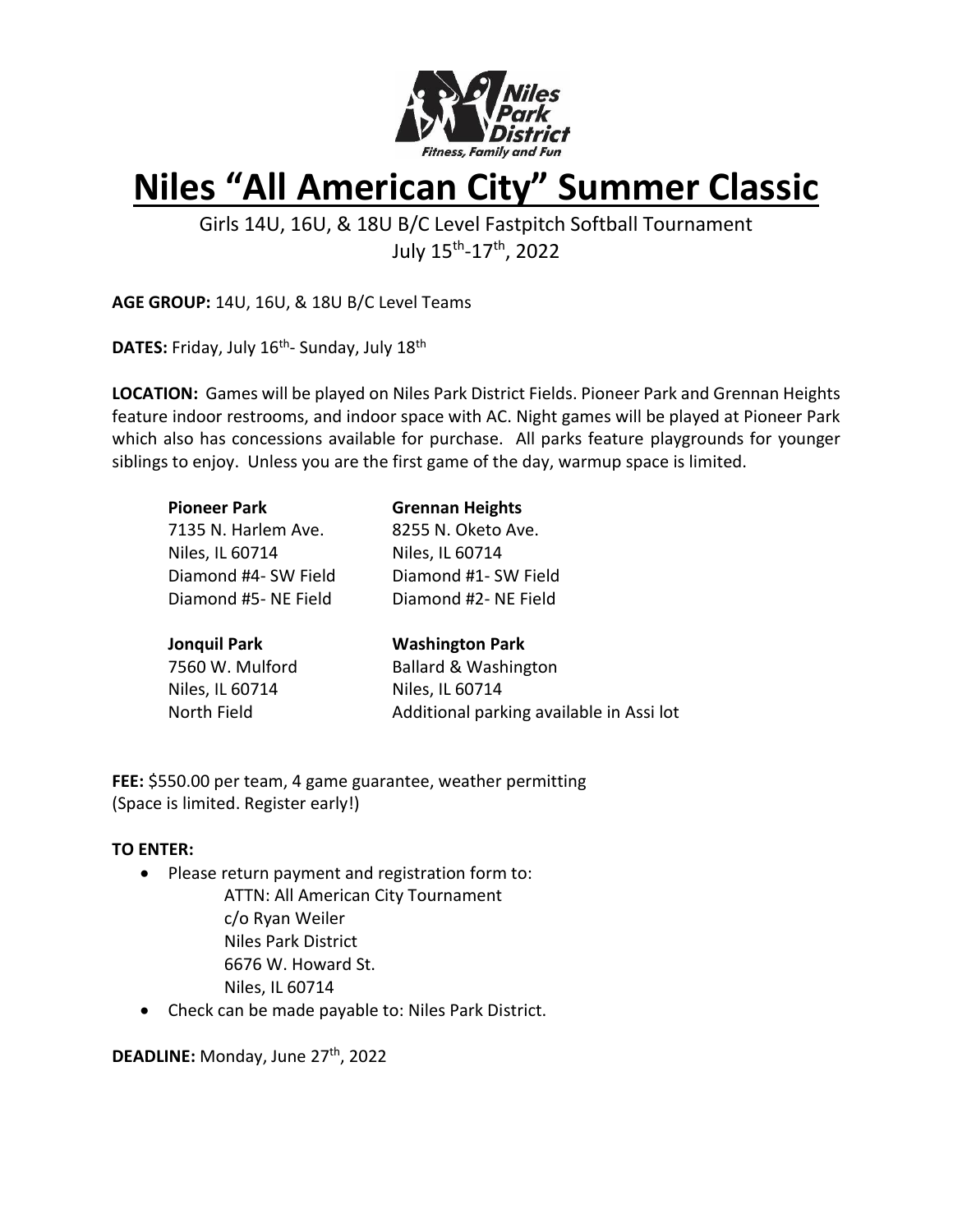#### **REFUND POLICY:**

- Teams choosing to withdraw before June 27<sup>th</sup> are eligible for a full refund.
- $\bullet$  Teams choosing to withdraw June 28<sup>th</sup> or later will receive a partial refund.
- In the event of severe weather impacting the tournament, teams are eligible to receive a partial refund. Due to upfront tournament expenses, we will be unable to issue a full refund.

#### **AWARDS:**

- MVP Medals- Awarded to one player on opposing team after each game.
- 1<sup>st</sup> Place- Individual trophies awarded to each player. (Max 15)
- 2<sup>nd</sup> Place- Individual trophies awarded to each player. (Max 15)

### **DATES:**

- Friday, July 15<sup>th</sup>- Saturday, July 16<sup>th</sup> Pool Play Games
	- o 2- four team pools will follow a Round Robin format.
- Sunday, July 17<sup>th</sup>- Single Elimination
	- $\circ$  Following pool play, teams will be seeded  $1^{st}$ -8<sup>th</sup>. Seeding will be determined by a point system. In the event of a tie, teams will be placed based on head to head scores, total run differential, runs allowed, and runs scored.

## **WEBSITE:** [www.quickscores.com/niles-parks](http://www.quickscores.com/niles-parks)

Game schedules, scores, and brackets will be updated regularly throughout the tournament. Coaches are asked to add their scores in after each game.

## **ADDITIONAL NOTES:**

- ASA rules will apply, except as modified for the tournament.
- Proof of Insurance and Official Team Roster will be collected at check-in. Birth certificates will not be collected, but must be available in the event of a challenge.
- Game balls and MVP awards will be provided at the start of each game.
- Each coach's packet will contain FREE Niles Park District passes for your players to enjoy!